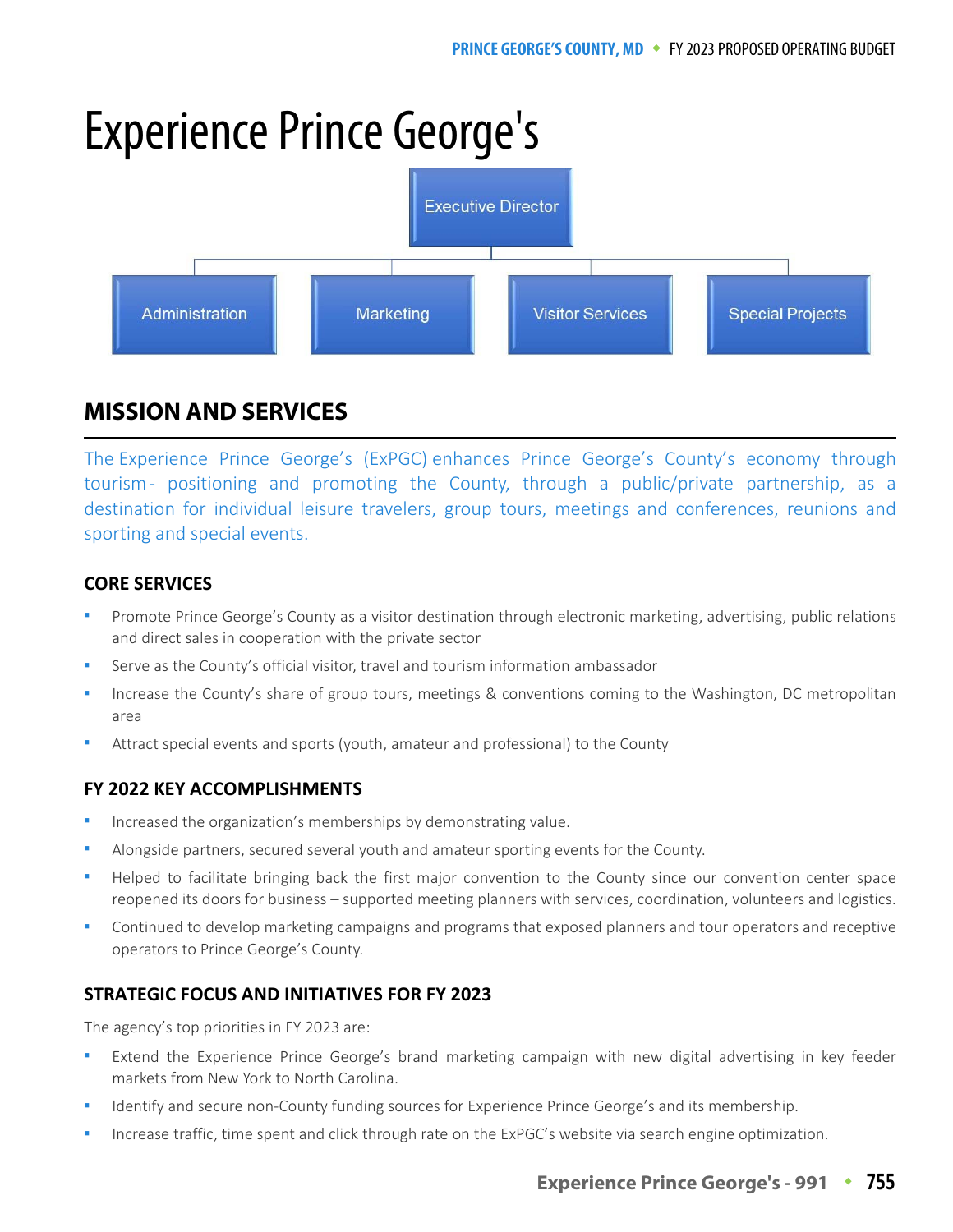# **FY 2023 BUDGET SUMMARY**

The FY 2023 proposed budget for Experience Prince George's is \$1,419,400, an increase of \$48,500 or 3.5% over the FY 2022 approved budget. The organization's grant from the County totals \$1,228,900 and remains unchanged from the FY 2022 budget level.

#### **Reconciliation from Prior Year**

|                                                                                                                                                                | <b>Expenditures</b> |
|----------------------------------------------------------------------------------------------------------------------------------------------------------------|---------------------|
| <b>FY 2022 Approved Budget</b>                                                                                                                                 | \$1,370,900         |
| Increase Cost: Operating - Increase in funding for operating expense for travel, supplies, equipment, consultants,<br>contracts, insurance and meeting expense | \$119,200           |
| <b>Increase Cost: Technology Cost Allocation</b> - Increase in OIT charges based on anticipated countywide costs for<br>technology                             | 3,400               |
| <b>Decrease Cost: Compensation</b> — Decrease in compensation due to reduced salary for a part time employee; partially<br>offset by a salary adjustment       | (4,000)             |
| <b>Decrease Cost: Fringe Benefits</b> — Decrease in the fringe benefit rate from 17.0% to 12.5% to align with anticipated costs                                | (31,500)            |
| <b>Decrease Cost: Operating</b> — Decrease in funding for operating expense for advertising, research and publications                                         | (38,600)            |
| <b>FY 2023 Proposed Budget</b>                                                                                                                                 | \$1,419,400         |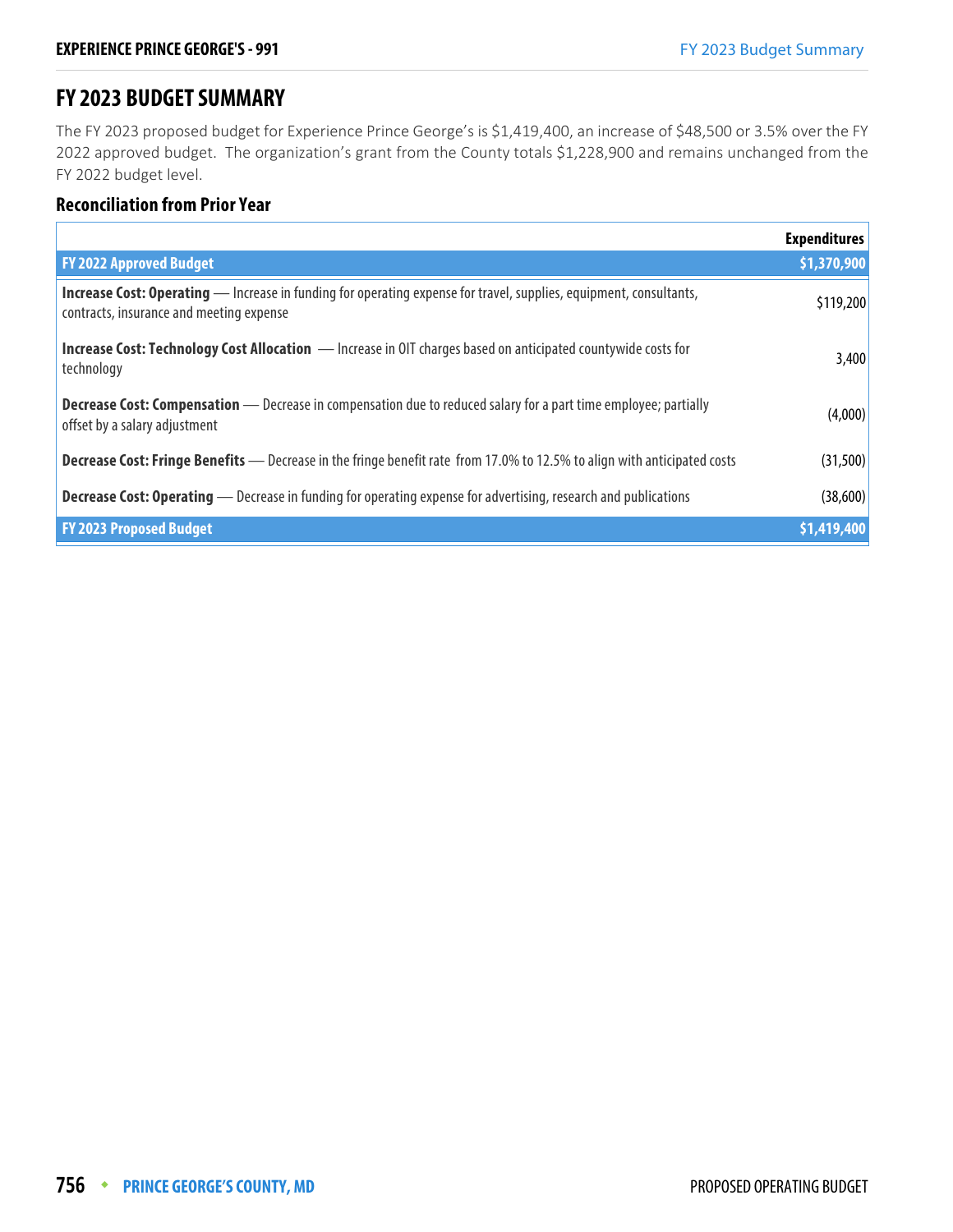# **FY 2023 OPERATING BUDGET**

# **Revenues by Category**

|                                              | <b>FY 2021</b> | <b>FY 2022</b> | <b>FY 2022</b>  | <b>FY 2023</b>  | <b>Change FY22-FY23</b> |             |
|----------------------------------------------|----------------|----------------|-----------------|-----------------|-------------------------|-------------|
| Category                                     | Actual         | <b>Budget</b>  | <b>Estimate</b> | <b>Proposed</b> | Amount $(5)$            | Percent (%) |
| <b>County Grant</b>                          | \$1,341,400    | \$1,228,900    | \$1,828,900     | \$1,228,900     | S—                      | 0.0%        |
| <b>State of MD Grant Funds</b>               | 658,889        | 120,000        | 201,000         | 160,500         | 40,500                  | 33.8%       |
| Membership Dues/Sponsorships/<br>Fundraising | 38,637         | 22,000         | 30,000          | 30,000          | 8,000                   | 36.4%       |
| <b>Total</b>                                 | \$2,038,926    | \$1,370,900    | \$2,059,900     | \$1,419,400     | \$48,500                | 3.5%        |

## **Expenditures by Category**

|                        | <b>FY 2021</b> | <b>FY 2022</b> | <b>FY 2022</b>     | <b>Change FY22-FY23</b><br>FY 2023 |              |             |
|------------------------|----------------|----------------|--------------------|------------------------------------|--------------|-------------|
| Category               | Actual         | <b>Budget</b>  | <b>Estimate</b>    | <b>Proposed</b>                    | Amount $(5)$ | Percent (%) |
| Compensation           | \$721,154      | \$690,000      | \$622,300          | \$686,000                          | \$(4,000)    | $-0.6%$     |
| <b>Fringe Benefits</b> | 117,427        | 117,300        | 80,000             | 85,800                             | (31,500)     | $-26.9\%$   |
| <b>Operating</b>       | 1,257,749      | 563,600        | 1,357,600          | 647,600                            | 84,000       | 14.9%       |
| <b>Total</b>           | \$2,096,330    | \$1,370,900    | <b>\$2,059,900</b> | \$1,419,400                        | \$48,500     | 3.5%        |